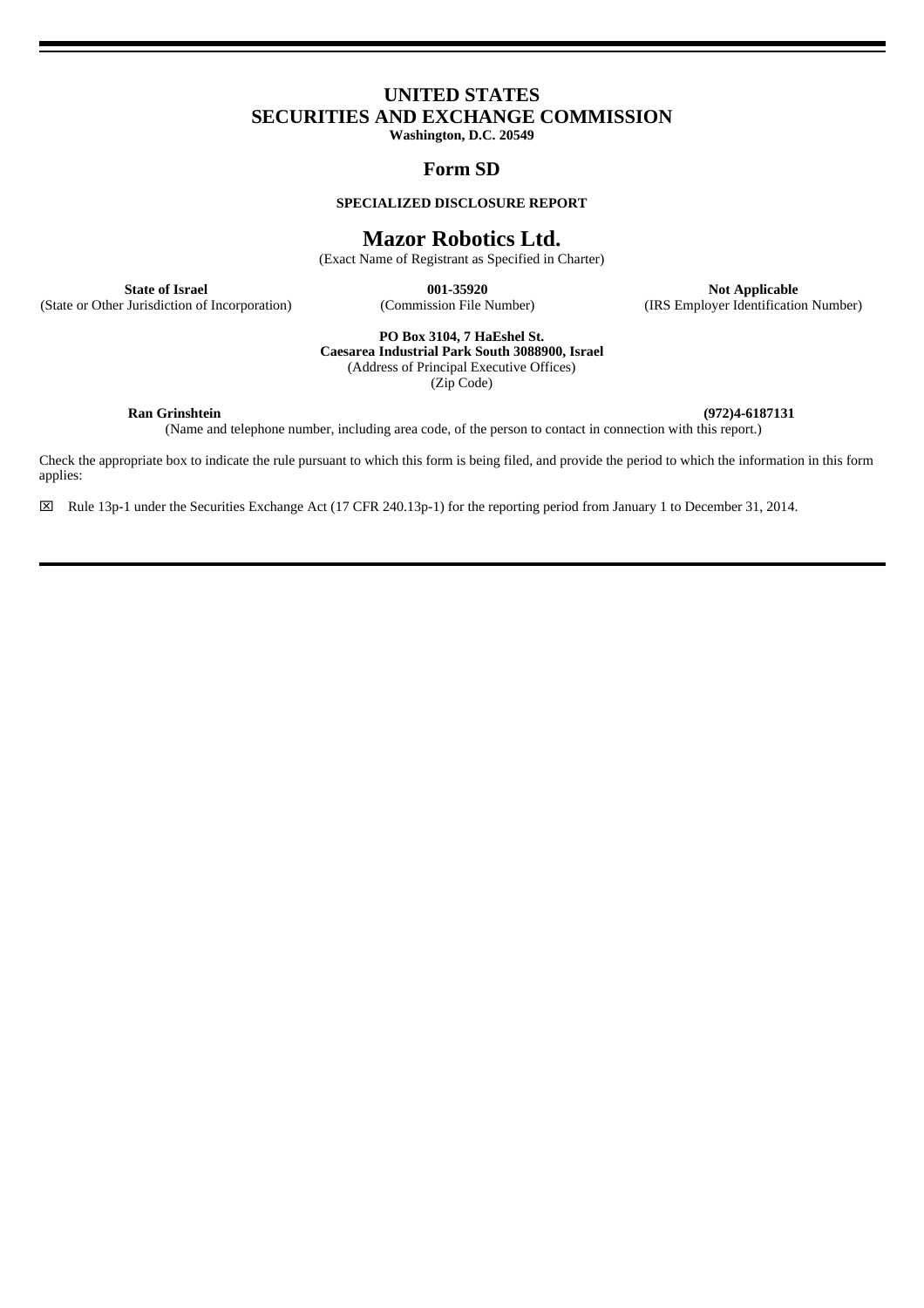#### **Section 1 - Conflict Minerals Disclosure**

#### Item 1.01 Conflict Minerals Disclosure and Report

Mazor Robotics Ltd. has evaluated its current product lines and determined that certain products it manufactures or contracts to manufacture contains tin, tungsten, tantalum and/or gold. The survey of our suppliers determined that our supply chain is DRC conflict undeterminable and as a result we have filed a Conflict Minerals Report.

#### Item 1.02 Exhibit

A copy of Mazor Robotics Ltd.'s Conflict Minerals Report is provided as Exhibit 1.01 hereto and is publicly available at: www.mazorrobotics.com under "Investor Relations\ Corporate Governance", the contents of such website which are not a part of this report.

### **Section 2 - Exhibits**

Item 2.01 Exhibits

Exhibit 1.01 - Conflict Minerals Report as required by Items 1.01 and 1.02 of this Form.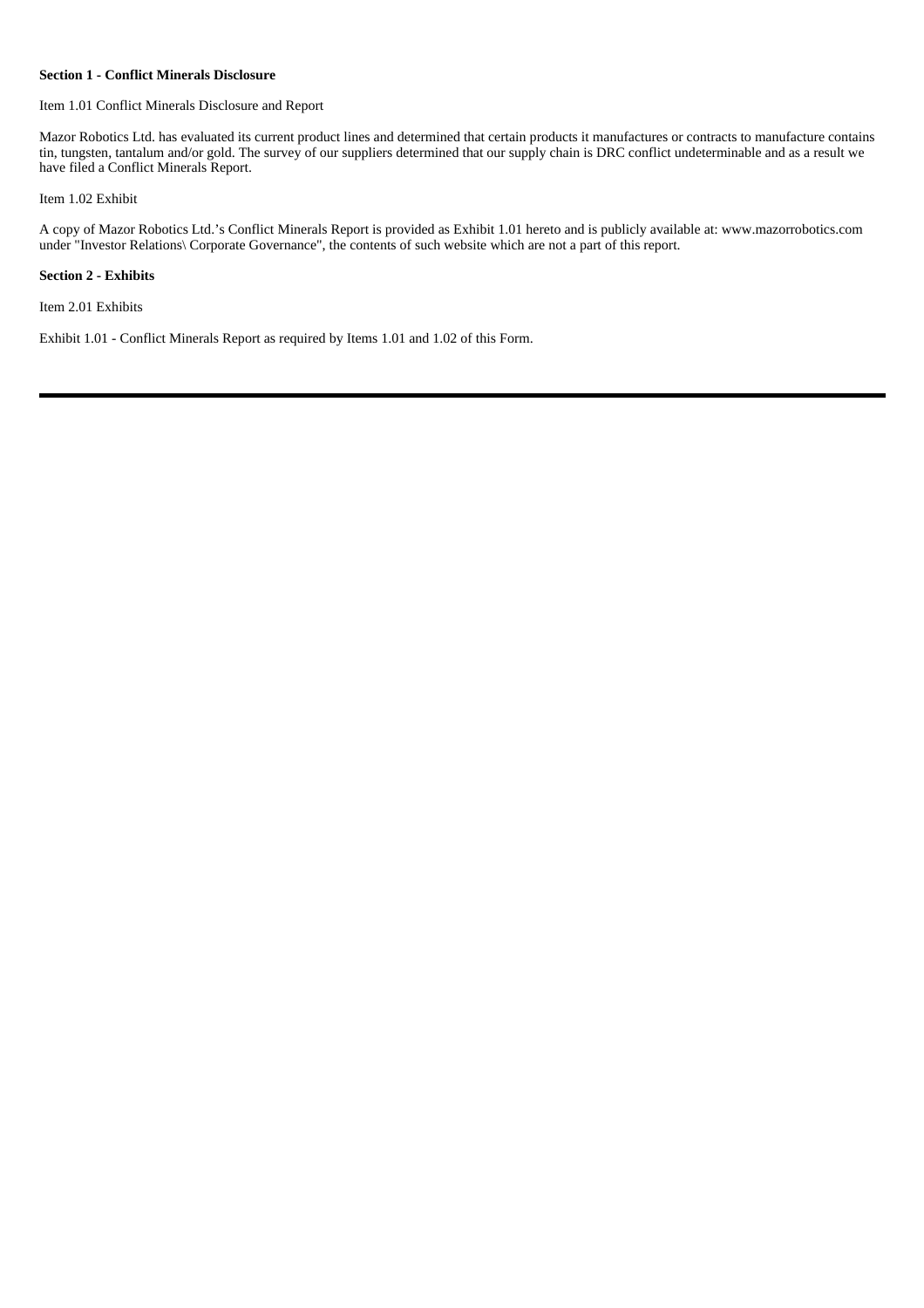## SIGNATURES

Pursuant to the requirements of the Securities Exchange Act of 1934, the registrant has duly caused this report to be signed on its behalf by the duly authorized undersigned.

Mazor Robotics Ltd. (Registrant)

By: /s/ Eli Zehavi Eli Zehavi Chief Operating Officer June 1, 2015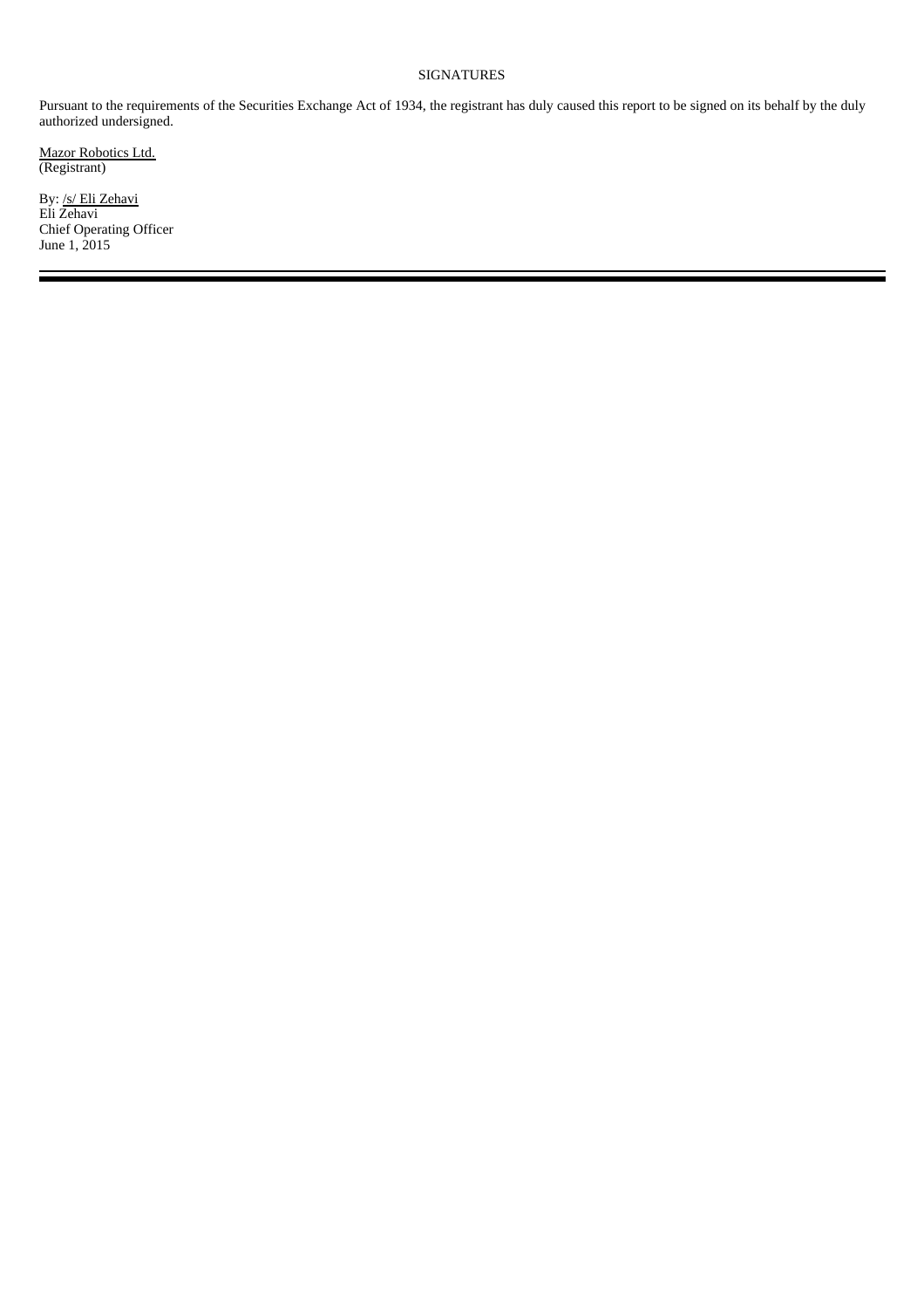#### **Mazor Robotics Ltd. Conflict Minerals Report For The Year Ended December 31, 2014**

This report for the year ended December 31, 2014 is presented to comply with Rule 13p-1 under the Securities Exchange Act of 1934 (the "Rule"). For the purpose of the required Reasonable Country of Origin Inquiry ("RCOI"), Mazor Robotics Ltd. is in the process of receiving supply chain responses. The Rule was adopted by the Securities and Exchange Commission (the "SEC") to implement reporting and disclosure requirements related to conflict minerals as directed by the Dodd-Frank Wall Street Reform and Consumer Protection Act of 2010. The Rule imposes certain reporting obligations on SEC registrants whose manufactured products contain conflict minerals which are necessary to the functionality or production of their products. Conflict minerals are defined as cassiterite, columbite-tantalite, gold, wolframite, and their derivatives, which are limited to tin, tantalum, tungsten, and gold ("3TG") for the purposes of this assessment. These requirements apply to registrants whatever the geographic origin of the conflict minerals and whether or not they fund armed conflict.

If a registrant can establish that the conflict minerals originated from sources other than the Democratic Republic of the Congo or an adjoining country (the "Covered Countries"), or from recycled and scrap sources, they must submit a Form SD which describes the RCOI completed.

If a registrant has reason to believe that any of the conflict minerals in their supply chain may have originated in the Covered Countries, or if they are unable to determine the country of origin of those conflict minerals, then the issuer must exercise due diligence on the conflict minerals' source and chain of custody. The registrant must annually submit a report, Conflict Minerals Report (the "CMR"), to the SEC that includes a description of those due diligence measures.

The report presented herein is not audited as the Rule provides that if a registrant's products are "DRC conflict undeterminable" in 2013 or 2014, the CMR is not subject to an independent private sector audit.

### **1. Company Overview**

This report has been prepared by management of Mazor Robotics Ltd. (herein referred to as "Mazor", "Mazor Robotics", "we," "us," or "our"). The information includes the activities of all the wholly owned subsidiaries.

Mazor Robotics is an Israeli company that is a leading innovator that has pioneered surgical guidance systems and complementary products in the spine and brain surgical markets that we believe provide a safer surgical environment for patients, surgeons and operating room staff. We engage in the development, production and marketing of innovative medical devices for supporting surgical procedures in the field of orthopedics and neurosurgery. We operate in the field of image guided surgery and computer assisted surgery that enables the use of surgical instruments with high precision and minimal invasiveness that aim to simplify complex and minimal invasive surgical procedures. We believe that our flagship product, the Renaissance Surgical Guidance System, is transforming spine surgery from freehand procedures to highly accurate, state-of-the-art, guided procedures that raise the standard of care with better clinical results. Our Renaissance and SpineAssist systems have been used to perform thousands of procedures worldwide in a wide variety of spinal procedures, many of which would not have been attempted without this technology and in 2014 we introduced the Renaissance for brain surgery. We are continuing the development of the Renaissance platform for additional spine and brain surgery procedures.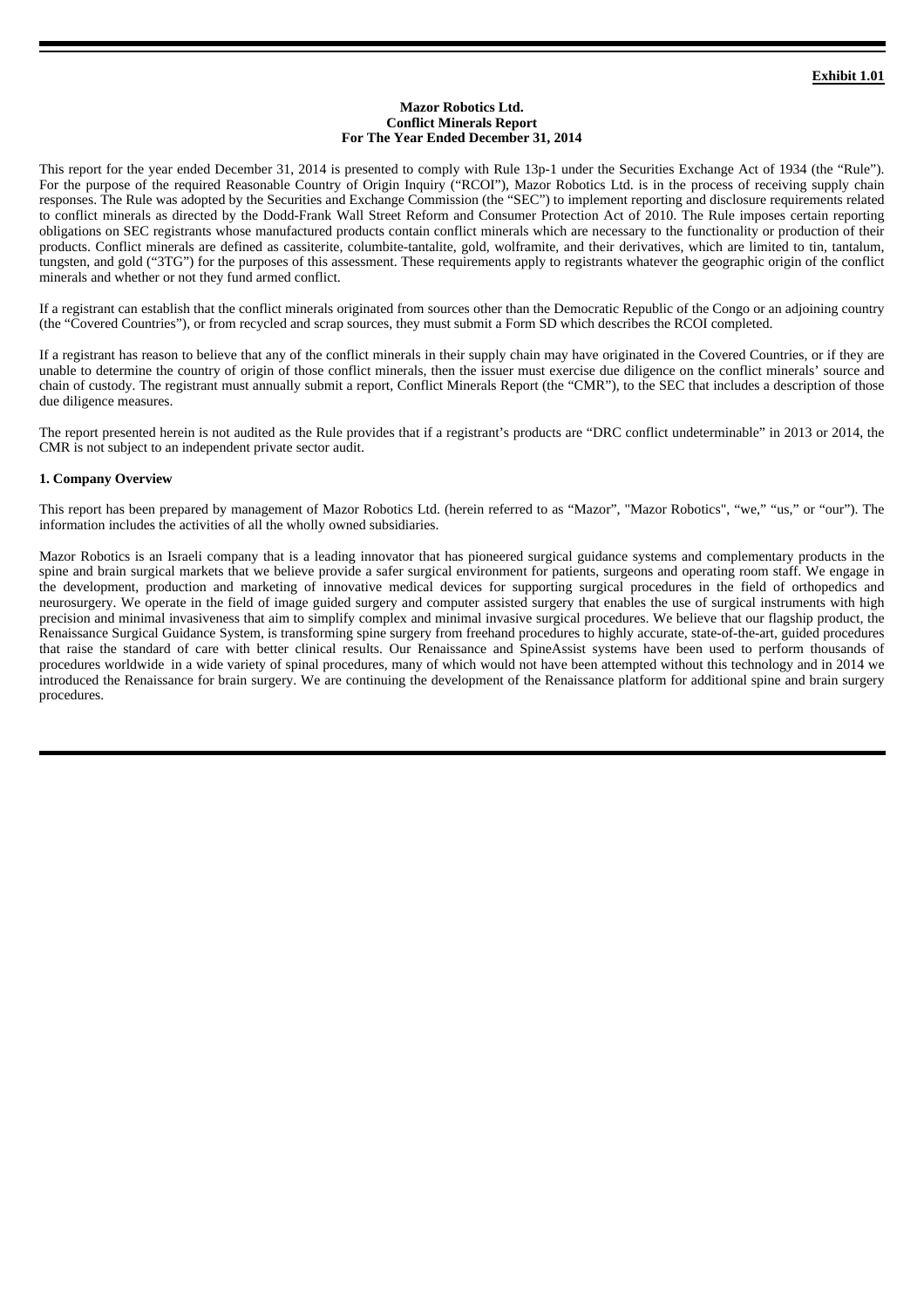### **2. Products Overview**

Mazor is the developer and producer of the Renaissance® System™ and its related disposable kits, accessories and spare parts (together referred to as "Renaissance System"). The Renaissance system is a surgical guidance system consisting of the workstation with the Renaissance System's advanced 3D software, several mounting platforms and the guidance unit. The Renaissance System can be utilized in both spine and brain procedures.

Based upon Mazor's internal assessment, the Renaissance System we produce contains several of the 3TG minerals.

#### **3. Supply Chain Overview**

In order to manage the scope of this task, we rely upon our suppliers to provide information on the origin of the 3TG contained in components and materials supplied to us, including sources of 3TG that are supplied to them from sub-tier suppliers. We integrated a responsible sourcing of minerals requirement with our Conflict Minerals Policy. Our suppliers are expected to provide the 3TG sourcing information to us per our Conflict Minerals Policy.

We performed an internal assessment and prioritized the list of suppliers to approach in the first step, and then reached out to our suppliers with letters and questionnaires designed to educate our suppliers regarding the relevant, emerging SEC requirements and Mazor's due diligence expectations. We have currently identified 8 suppliers that their products can potentially include 3TG ("Potential 3TG Suppliers"). We are continuing to evaluate our supply chain and will be acting according to the continued evaluation.

In addition, Mazor has performed a comprehensive analysis of the Renaissance System components, and the role that suppliers play throughout our manufacturing and product delivery processes. We defined the scope of our conflict minerals due diligence by identifying and reaching out to our suppliers that provide components or engage in manufacturing activities that are likely to contain 3TG. We adopted the standard conflict minerals reporting templates established by the Conflict-Free Sourcing Initiative (CFSI), and launched our conflict minerals due diligence communication survey to these suppliers, who are suppliers to our Renaissance System in 2014.

According to the results of our current activities, we have concluded of the 8 Potential 3TG Suppliers that 2 do not supply 3TG materials to Mazor, 1 supplier is conflict-free and 5 are still in the process of evaluation.

#### **4. Reasonable Country of Origin Inquiry (RCOI) and Conflict Mineral conclusion**

We conducted an analysis of our products and found that 3TG materials can be found in our Renaissance System. Therefore, the products that we manufacture are subject to the reporting obligations of the Rule.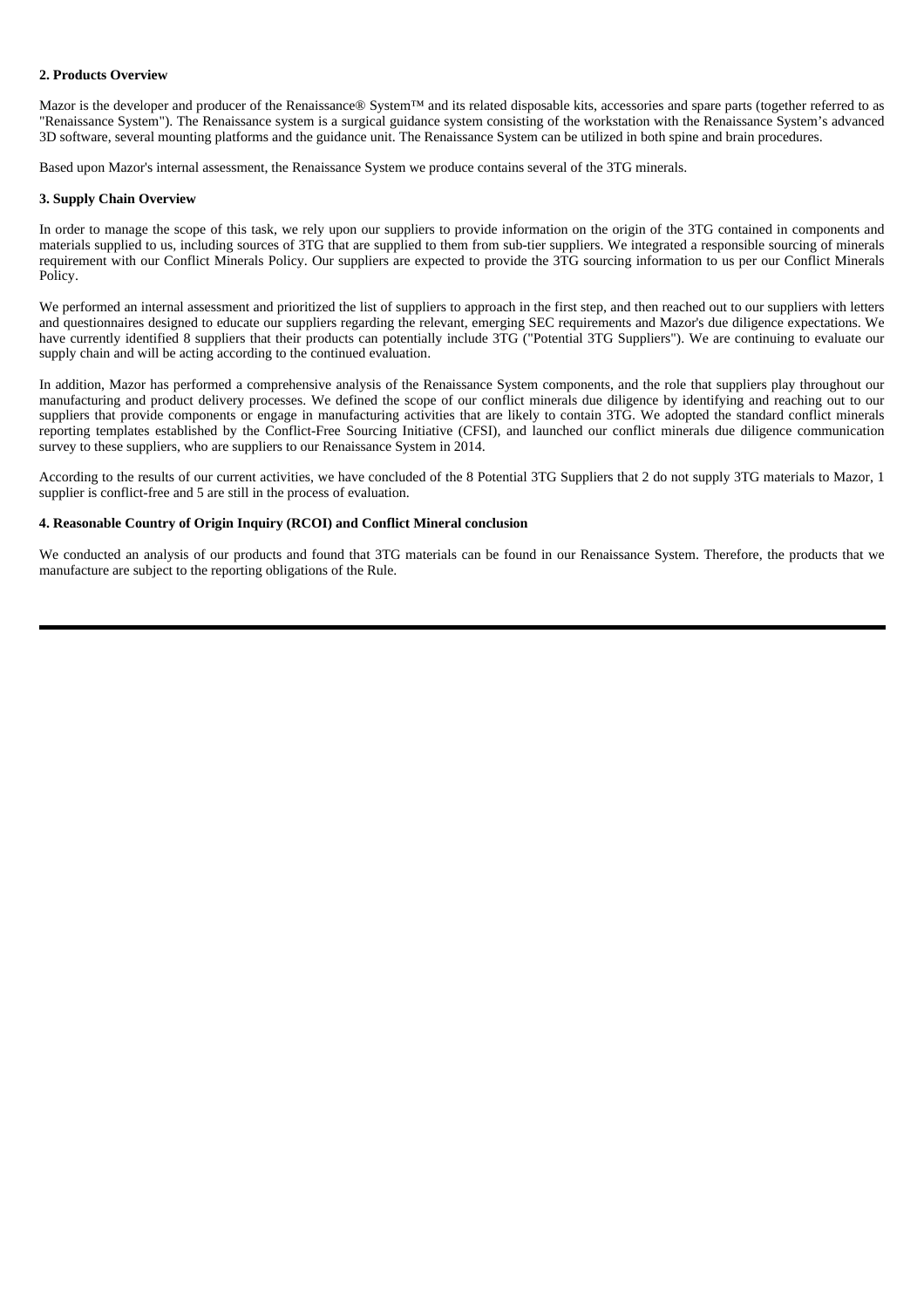Due to the breadth and complexity of Mazor's products and respective supply chain, it will take time for part of our suppliers to verify the origin of all of the minerals. Using our supply chain due diligence processes, driving accountability within the supply chain by leveraging the industry standard CFSI/CFS program and continuing our outreach efforts, we plan to further develop transparency into our supply chain.

#### **5. Conflict Minerals Status Analysis and Conflict Status conclusion**

Mazor has concluded that our supply chain remains "DRC conflict undeterminable". We have reached this conclusion because we have been unable to determine the origin of all of the 3TG used in our instruments and arrays.

#### **6. Due Diligence Program**

#### **6.1. Conflict Minerals Policy**

Mazor is concerned that the trade of conflict minerals mined in the eastern provinces of the Democratic Republic of the Congo may be fueling human rights atrocities in the region. These minerals and their refined metals—tantalum, tin, tungsten and gold (3TG)—are widely used in the end markets served by Mazor. As a result, we support the actions of governments and organizations to increase supply chain transparency and enable companies to source conflict-free minerals.

Mazor has adopted a Conflict Minerals Policy, which is designed to address to the requirements of the Rule. The Policy is available on the Company's website at www.mazorrobotics.com under "Investor Relations\ Corporate Governance".

#### **6.2. Due Diligence Process**

#### **6.2.1. Design of Our Due Diligence and Description of the Due Diligence Process**

Our due diligence processes and efforts have been developed in conjunction with the 2nd edition of The Organization for Economic Co-operation and Development (OECD) Due Diligence Guidance for Responsible Supply Chains of Minerals from Conflict-Affected and High-Risk Areas ("OECD Guidance") and the related supplements for gold and for tin, tantalum and tungsten. We designed our due diligence process, management and measures to conform in all material respects with the framework OECD Guidance.

Our conflict minerals due diligence process includes: the development of a Conflict Minerals Policy, establishment of governance structures with cross functional team members and senior executives, communication to, and engagement of, suppliers, due diligence compliance process and measurement, record keeping and escalation procedures. We periodically report to the Audit Committee of the Board of Directors with respect to our due diligence process and compliance obligations.

#### **6.2.2. Management Systems**

As described above, Mazor has adopted a Conflict Minerals Policy which was posted on our website.

Mazor has created a Conflict Minerals taskforce and engaged with external consultant to ensure compliance with the Rule. The taskforce is in-charge of ongoing communication with the Potential 3TG Suppliers to obtain Conflict Minerals evaluation results and perform the required procedures to ensure that the responses received from our suppliers are adequate in light of the Rule.